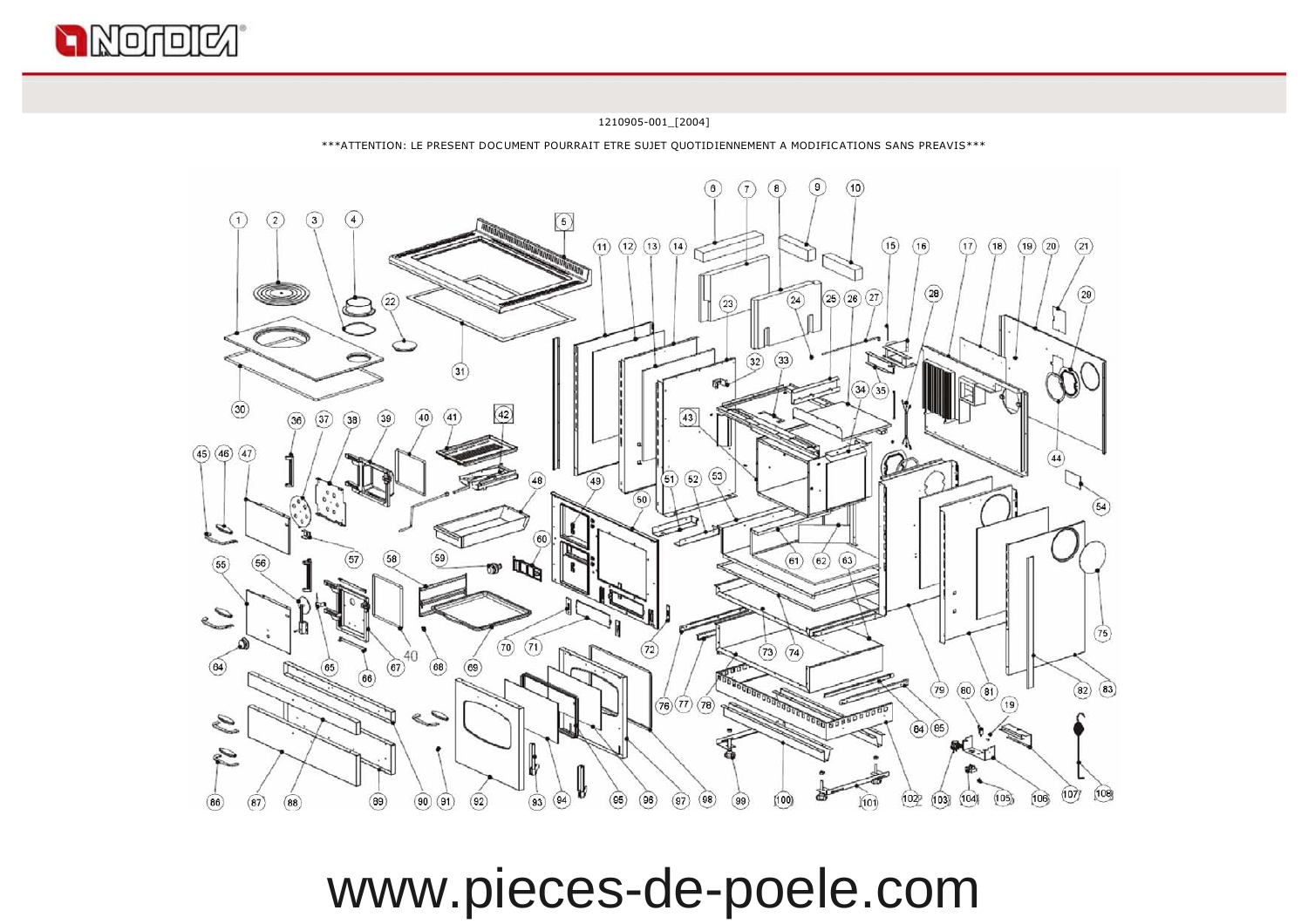

1210905-001\_[2004]

## \*\*\*ATTENTION: LE PRESENT DOCUMENT POURRAIT ETRE SUJET QUOTIDIENNEMENT A MODIFICATIONS SANS PREAVIS\*\*\*

| P                       | ↑↓ Code | ↑↓ Description               | Quantité dessin         |
|-------------------------|---------|------------------------------|-------------------------|
| $\mathbf{1}$            | 1230901 | PLAQUE DE CENTRAGE           | $\mathbf{1}$            |
| $\overline{2}$          | 1230902 | CERCEAUX                     | $\mathbf{1}$            |
| $\overline{\mathbf{3}}$ | 0005005 | JOINT 5 mm                   | 0,6                     |
| $\overline{4}$          | 1030156 | ANNEAU FUMÉES NOIR           | $\mathbf{1}$            |
| 5                       | 1240902 | PLATEAU INOX                 | $\mathbf{1}$            |
| 6                       | 1220716 | RÉFRACTAIRE                  | $\mathbf{1}$            |
| $7\overline{ }$         | 1220702 | RÉFRACTAIRE                  | $\mathbf{1}$            |
| 8                       | 1220701 | RÉFRACTAIRE                  | $\mathbf{1}$            |
| 9                       | 1220703 | RÉFRACTAIRE                  | 1                       |
| 10                      | 1220904 | RÉFRACTAIRE                  | $\mathbf{1}$            |
| 11                      | 1250786 | <b>FLANC INOX</b>            | $\mathbf{1}$            |
| 12                      | 1220713 | PANNEAU ISOLANT 470X495X5 mm | $\overline{2}$          |
| 13                      | 1220712 | PANNEAU ISOLANT              | $\overline{\mathbf{3}}$ |
| 14                      | 1250943 | CHAMBRE EXTERNE ZINGUÉE      | $\mathbf{1}$            |
| 15                      | 1220709 | PIVOT REGISTRE FUMÉES        | $\mathbf{1}$            |
| 16                      | 1220710 | SUPPORT REGISTRE FUMÉES INOX | $\mathbf{1}$            |
| 17                      | 1230908 | PARTIE ARRIÈRE FONTE BRUTE   | $1\,$                   |
| 18                      | 1250509 | ABRI CHALEUR                 | $\mathbf{1}$            |
| 19                      | 1024037 | <b>ENTRETOISE</b>            | 6                       |
| 20                      | 1250963 | ABRI CHALEUR                 | $\mathbf{1}$            |
| 21                      | 1250510 | COUVERCLE ABRI CHALEUR       | 1                       |
| 22                      | 1230502 | BOUCHON PLAQUE DE CENTRAGE   | $\mathbf{1}$            |
| 23                      | 1250941 | CHAMBRE INTERNE ZINGUÉE      | $\mathbf{1}$            |
| 24                      | 1231503 | POmm EAU CHROMÉ              | $\mathbf{1}$            |
| 25                      | 1250986 | CORNIÈRE DÉFLECTEUR          | $\mathbf{1}$            |
|                         |         | WWW.pieces-de-poele.com      |                         |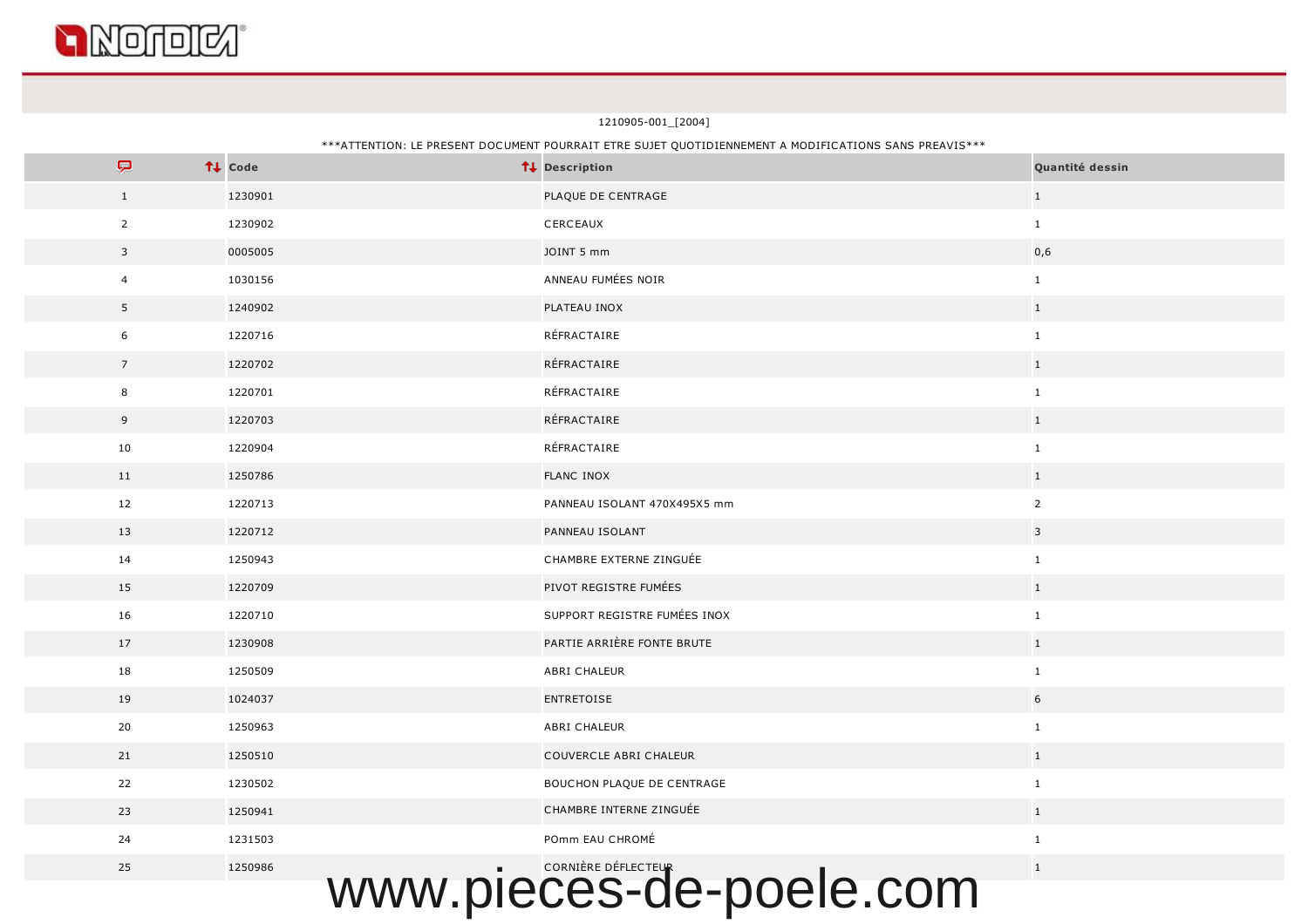

| $\boldsymbol{\nabla}$ | ↑↓ Code                         | ↑↓ Description                             | Quantité dessin |
|-----------------------|---------------------------------|--------------------------------------------|-----------------|
| 27                    | 1220711                         | TIGE REGISTRE FUMÉES                       | $\mathbf{1}$    |
| 28                    | 1220706                         | CÂBLAGE ÉLECTRIQUE                         | $\mathbf{1}$    |
| 29                    | 1030213                         | <b>COUVERCLE NOIR</b>                      | $\overline{2}$  |
| 30                    | 0005012                         | JOINT 10 mm                                | 2,4             |
| 31                    | 0005013                         | JOINT 25X2 mm                              | 2,4             |
| 32                    | 1250964                         | ENTRETOISE ZINGUÉE                         | $\overline{2}$  |
| 33                    | 1250783                         | PLAQUE INOX                                | $6\overline{6}$ |
| 34                    | 1250962                         | ABRI CHALEUR ZINGUÉ                        | $\mathbf{1}$    |
| 35                    | 1250780                         | REGISTRE FUMÉES                            | $\mathbf 1$     |
| 36                    | 1230501                         | CHARNIÈRE PORTE FEU                        | $\mathbf{2}$    |
| 37                    | 1250505                         | REGISTRE AIR ZINGUÉ                        | $1\,$           |
| 38                    | 1250957                         | SUPPORT REGISTRE AIR                       | $\mathbf 1$     |
| 39                    | 1230903                         | PORTE FEU BRUTE                            | $1\,$           |
| 40                    | 0005015                         | JOINT 10 mm                                | $1,8$           |
| 41                    | 1230907                         | <b>GRILLE BRUTE</b>                        | $\mathbf{1}$    |
| 42                    | 1024365                         | LÈVE-GRILLE ZINGUÉ                         | $\mathbf{1}$    |
| 43                    | 1240910                         | FOUR NOIR                                  | $1$ $\,$        |
| 44                    | 0005003                         | JOINT 10X2 mm                              | 0,5             |
| 45                    | 1220705                         | POIGNÉE CHROMÉE                            | $\overline{2}$  |
| 46                    | 1321049                         | POIGNÉE BAKÉLITE                           | 5 <sub>5</sub>  |
| 47                    | 1250980                         | PORTE FEU INOX                             | $1$ $\,$        |
| 48                    | 1250959                         | TIROIR À CENDRES ZINGUÉ                    | $\mathbf{1}$    |
| 49                    | 1230500                         | ARRÊT POIGNÉE LAITON BRUT                  | $\overline{2}$  |
| 50                    | 1230910                         | FAÇADE NOIRE                               | $\mathbf{1}$    |
| 51                    | 1250967<br><i><b>WANAZI</b></i> | SUPPORT LÈVE-GRILLE<br>nieces-de-noele com | $\mathbf{1}$    |

#### \*\*\*ATTENTION: LE PRESENT DOCUMENT POURRAIT ETRE SUJET QUOTIDIENNEMENT A MODIFICATIONS SANS PREAVIS\*\*\*

TOIT FOUR INOX TOTT FOUR INOX 1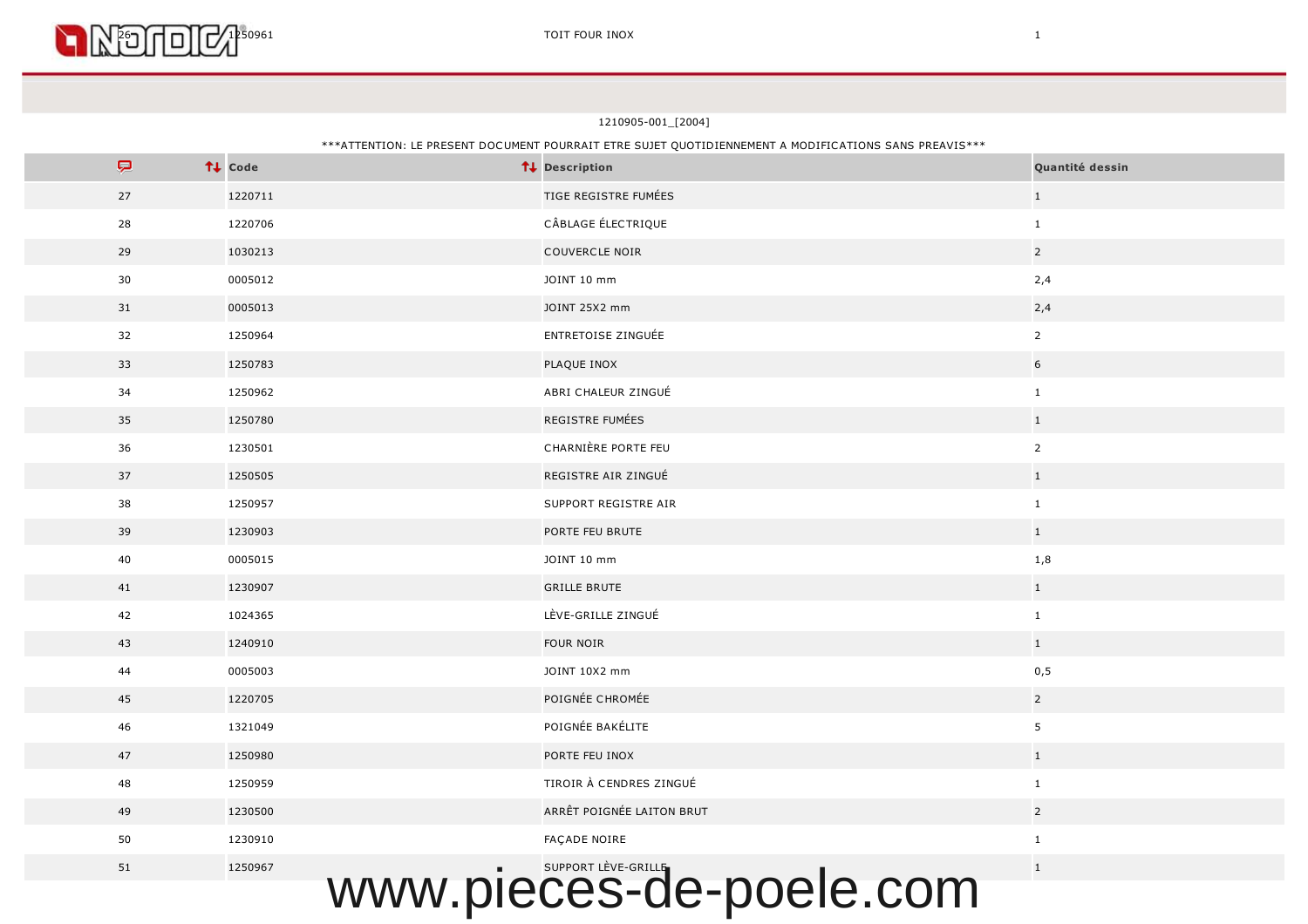

1210905-001\_[2004]

## \*\*\*ATTENTION: LE PRESENT DOCUMENT POURRAIT ETRE SUJET QUOTIDIENNEMENT A MODIFICATIONS SANS PREAVIS\*\*\*

| Ç  | ↑↓ Code | ↑↓ Description                         | Quantité dessin |
|----|---------|----------------------------------------|-----------------|
| 53 | 1250940 | PLAQUE DE PROTECTION CONTRE LA CHALEUR | 1               |
| 54 | 1290900 | ÉTIQUETTE DONNÉES TECHNIQUES           | $\mathbf{1}$    |
| 55 | 1250981 | PORTE CENDRES INOX                     | $\mathbf{1}$    |
| 56 | 0020014 | RÉGULATEUR AIR                         | $\mathbf{1}$    |
| 57 | 1250506 | CURSEUR RÉGLAGE AIR                    | $\mathbf{1}$    |
| 58 | 1220700 | SUPPORT POÊLE CHROMÉ                   | $\overline{2}$  |
| 59 | 0020600 | PORTE-LAMPE                            | $\mathbf 1$     |
| 60 | 1230905 | TRAPPE BRASIER BRUTE                   | $\mathbf{1}$    |
| 61 | 1250947 | PAROI COMPARTIMENT CENDRES ZINGUÉE     | $1\,$           |
| 62 | 1250948 | CHASSE-FUMÉES                          | $\mathbf{1}$    |
| 63 | 1250953 | PARTIE ARRIÈRE TIROIR À BOIS ZINGUÉE   | $1\,$           |
| 64 | 0020015 | <b>BOUTON TIRAGE AIR</b>               | $\mathbf{1}$    |
| 65 | 1250788 | CORNIÈRE SUPPORT BULBE ZINGUÉE         | $\mathbf{1}$    |
| 66 | 1250958 | CORNIÈRE DE FIXATION PORTE             | $\overline{2}$  |
| 67 | 1230904 | PORTE CENDRES BRUTE                    | $\mathbf 1$     |
| 68 | 1031003 | PIVOT CHROMÉ                           | $\overline{4}$  |
| 69 | 1250910 | POÊLE FOUR NOIRE                       | 1               |
| 70 | 1250521 | COUVERCLE NOIR                         | $\overline{2}$  |
| 71 | 1230916 | TRAPPE DE NETTOYAGE FOUR NOIRE         | $\mathbf{1}$    |
| 72 | 1250500 | PLAQUE CHARNIÈRE PORTE FOUR NOIRE      | $\overline{2}$  |
| 73 | 1250949 | TIROIR CHAUFFE-PLATS ZINGUÉ            | $\mathbf{1}$    |
| 74 | 1250966 | SÉPARATEUR DE CHALEUR                  | $\mathbf{1}$    |
| 75 | 1250782 | <b>BOUCHON FLANC INOX</b>              | $\mathbf{1}$    |
| 76 | 1024043 | RAIL                                   | $2^{\circ}$     |
| 77 | 1024041 |                                        | $\overline{2}$  |
|    |         | WWW.pieces-de-poele.com                |                 |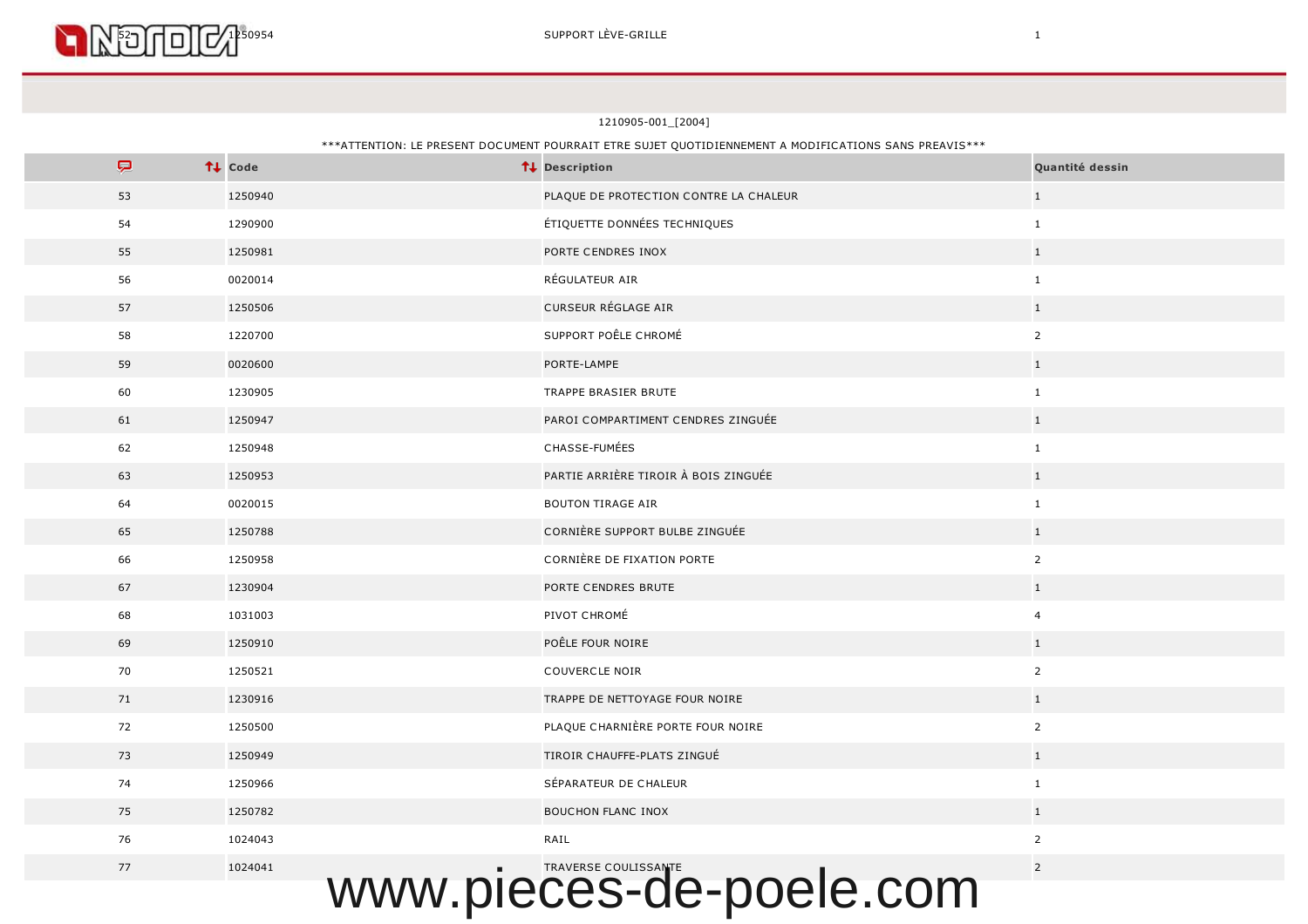

# \*\*\*ATTENTION: LE PRESENT DOCUMENT POURRAIT ETRE SUJET QUOTIDIENNEMENT A MODIFICATIONS SANS PREAVIS\*\*\*

| P                       | ↑↓ Code | ↑↓ Description                  | Quantité dessin |  |  |
|-------------------------|---------|---------------------------------|-----------------|--|--|
| 79                      | 1250942 | CHAMBRE INTERNE ZINGUÉE         | $\mathbf{1}$    |  |  |
| 80                      | 0020719 | MICRO-INTERRUPTEUR              | $\mathbf{1}$    |  |  |
| 81                      | 1250944 | CHAMBRE EXTERNE ZINGUÉE         | $\mathbf{1}$    |  |  |
| 82                      | 1250781 | PROFIL INOX                     | $\overline{2}$  |  |  |
| 83                      | 1250787 | <b>FLANC INOX</b>               | $\mathbf{1}$    |  |  |
| 84                      | 1024040 | TRAVERSE COULISSANTE            | $\overline{2}$  |  |  |
| 85                      | 1024042 | RAIL                            | $\overline{2}$  |  |  |
| 86                      | 1321048 | POIGNÉE CHROMÉE                 | $\overline{3}$  |  |  |
| 87                      | 1250983 | PORTE TIROIR BOIS INOX          | $\mathbf{1}$    |  |  |
| 88                      | 1250984 | PORTE TIROIR CHAUFFE-PLATS INOX | $\mathbf{1}$    |  |  |
| 89                      | 1250952 | CHÂSSIS PORTE ZINGUÉ            | $\mathbf{1}$    |  |  |
| 90                      | 1250951 | CHÂSSIS PORTE ZINGUÉ            | $\mathbf{1}$    |  |  |
| 91                      | 0020501 | THERMOMÈTRE                     | $\mathbf{1}$    |  |  |
| 92                      | 1250985 | TRADUCTION NON DISPONIBLE       | $\mathbf{1}$    |  |  |
| 93                      | 1220903 | CHARNIÈRE 8,5 Kg                | $\overline{2}$  |  |  |
| 94                      | 1220902 | VITRE 5X220X430 mm              | $\mathbf{1}$    |  |  |
| 95                      | 1250982 | CADRE VITRE INOX                | $\mathbf{1}$    |  |  |
| 96                      | 1220901 | VITRE 5X220X430 mm              | $\mathbf{1}$    |  |  |
| 97                      | 1250912 | CHÂSSIS PORTE NOIR              | $1\,$           |  |  |
| 98                      | 1220900 | <b>JOINT</b>                    | $\mathbf{1}$    |  |  |
| 99                      | 1220708 | <b>VOLANT BLOCAGE ROTATION</b>  | $\overline{4}$  |  |  |
| 100                     | 1240911 | SUPPORT PIED NOIR               | $\overline{2}$  |  |  |
| 101                     | 1250507 | SUPPORT ANGULAIRE               | $\overline{2}$  |  |  |
| 102                     | 1250911 | SOCLE NOIR                      | $\mathbf{1}$    |  |  |
| 103                     | 0020717 | CÂBLE ÉLECTRIQUE                | $1\,$           |  |  |
| www.pieces-de-poele.com |         |                                 |                 |  |  |